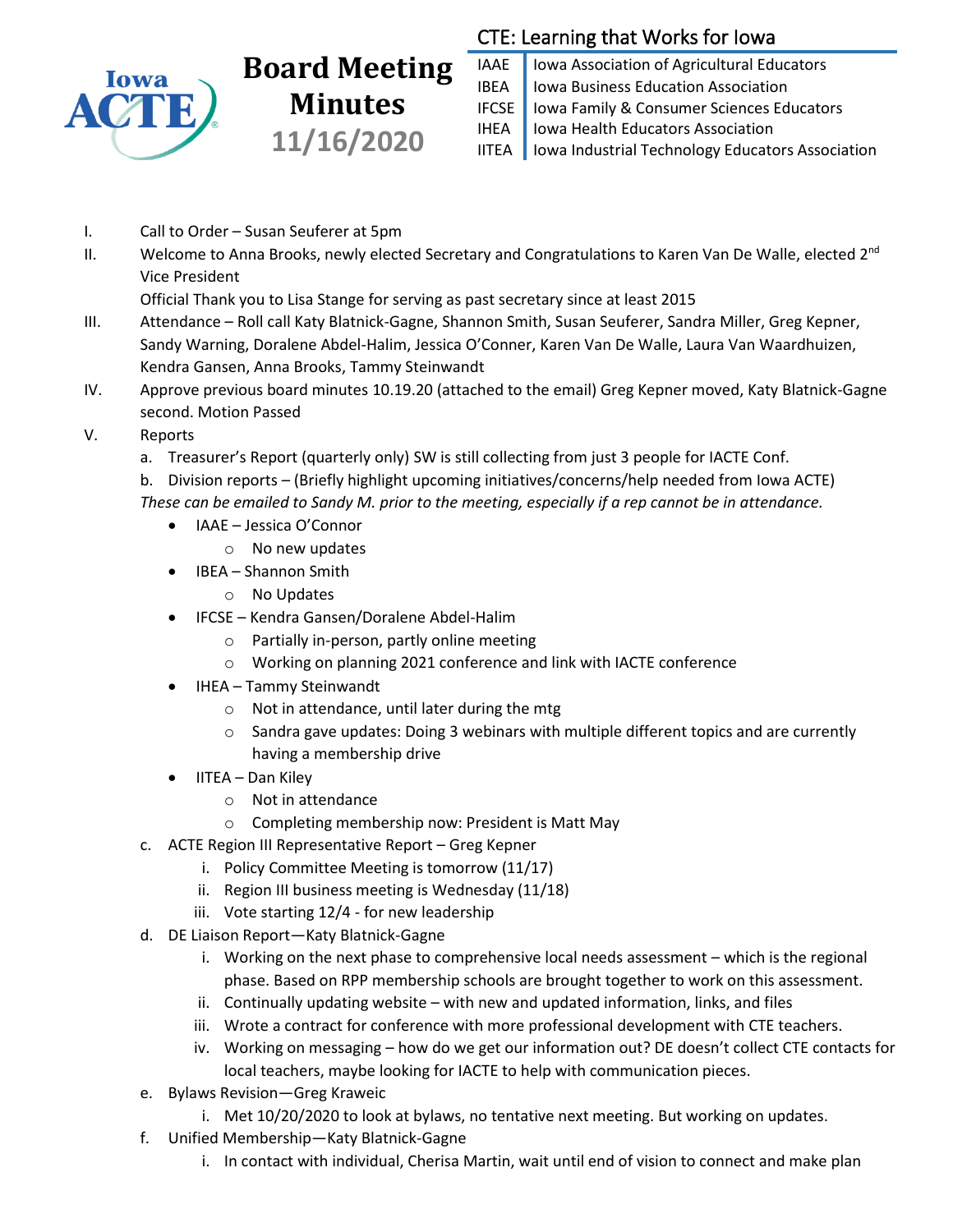- ii. Iowa is pursuing becoming a unified state combined Division/State/National dues
- g. Executive Director Report Sandy Miller
	- i. Highlights:
		- 1. Membership report (291 members and 1 student member). Not including second round IAAE, health, industrial tech, applied sciences. There is an additional form posted on our Website that is a Google Form in addition to the regular membership form. This form allows people to Join online and request an invoice to pay per credit card.
		- 2. Member Value and Engagement worked with Dan May on dues. Iowa is receiving Quality Association Standards, website has been updated, certificates made for conference
		- 3. Professional and Leadership Development: Vision Conference 11/30-12/4. All persons are welcome to attend Leadership breakfast on 12/4. Working on locating committee members, and collecting code of conduct forms from board members.
		- 4. Advocacy and awareness
			- a. Attended Iowa School Counselor's Conference as an exhibitor– felt included, a board member listened and volunteered to sit on our board if wanted. If we wanted a webinar or video for the school counselor's website they would entertain that as an option for improving relations.
		- 5. Strategic Partnerships: Working with Dennis Harden and Jane Bradley on process, with 32 nominations for 31 students. Ag division which had 19 applicants narrowed down to 5, FCS 2, Health 4, Business 5, Applied Sciences 1, Information System 1, there was a total of 18 scored. Completed rubrics are due from Division Reps, Pres, Region III Rep, Awards Chair and Ex Director by midnight Nov 19!
		- 6. Innovation: Worked with MaxKnowledge to add exhibitor links to our post-conference page on ia.ctelearn.org
- a. Membership Report Sandy Miller -Included in report

## VI. Unfinished Business:

- a. Iowa ACTE Conference Sandy and Sandy
	- i. Exhibitor follow-up eblasts, collection of fees progress, DE Sponsorship progress, follow-up survey all sent out
		- 1. Follow-Up Survey (Only 14 responses) All 4/5 of a 5-point scale
			- a. Do you have comments/feedbacks Great job, Well Done, No Technical Issues
				- i. Meet Expectations: High quality, user friendly, put on smoothly, wellrun virtual conference
- b. Division Membership Drive Plans
	- i. IHEA (Tammy) Tomorrow wraps up their third series of webinars around 37 attended. Looking at doing another series in January after the first of the year. Looking at increasing membership.
- c. CTE Awards nominate through September 1
	- i. Nominations are open
- d. CTE Day at the Capital—Thursday, February 11
	- i. No word, but unlikely it will happen. Unsure if capitol is open to the public. Need to request governor to sign proclamation for CTE month.
	- ii. Discussed canceling and holding a different event, Laura VanWaardhizen, Anna Brooks, Susan Seuferer, potentially Jessica O'Conner will meet to discuss potential events.
- e. [Iowa ACTE Annual Report](https://docs.google.com/document/d/1eZQpLwXu-3WDVgzb0YQeiU4k5_RKlIIE/edit)
	- i. Take a moment to look at the report, ask Sandra Miller if there are any questions.
- VII. New Business: